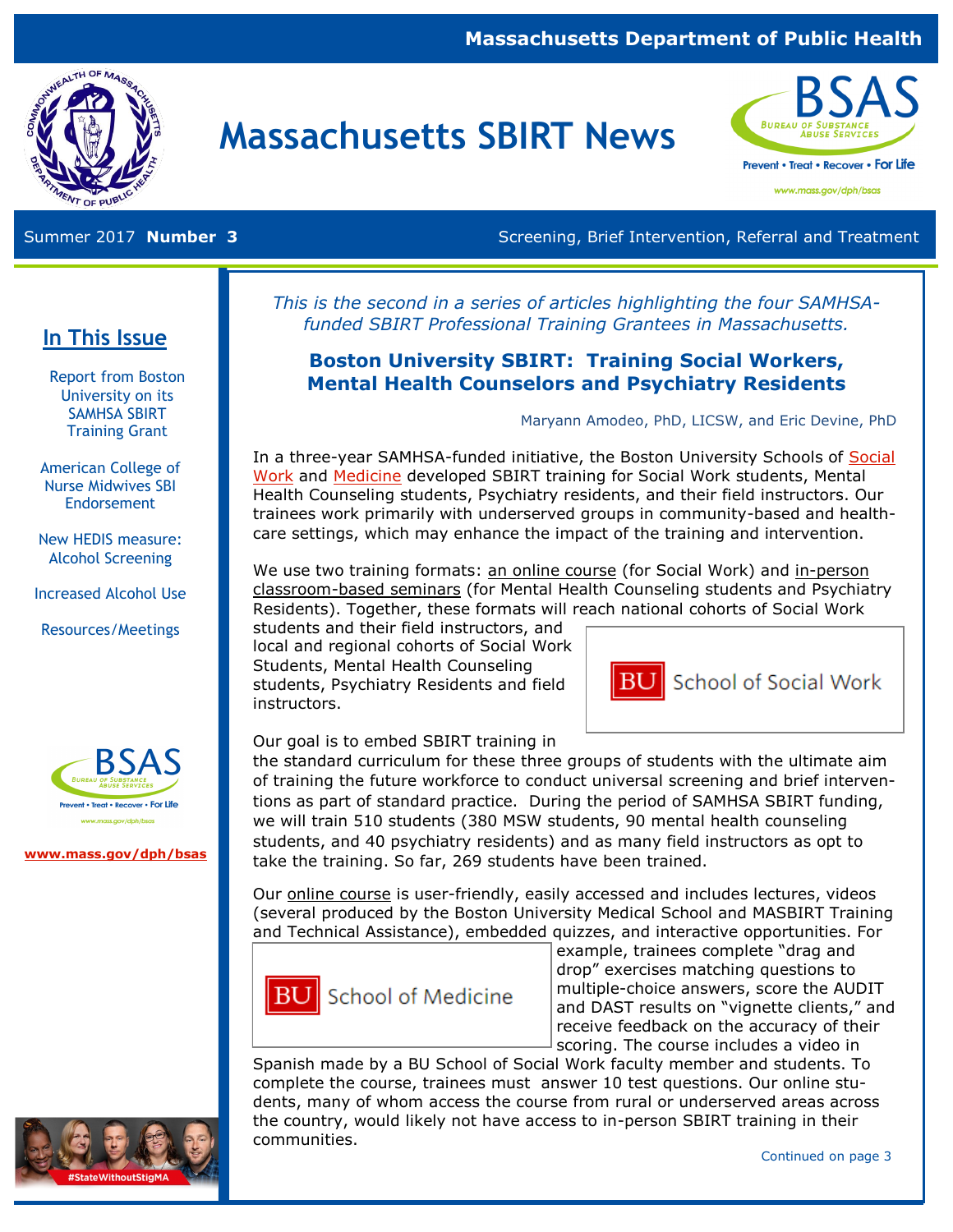

National Screening, Brief Intervention & Referral to Treatment Addiction Technology Transfer Center Network

Check the National SBIRT ATTC site for upcoming webinars and other SBIRT Resources

[http://www.attcnetwork.org/national-focus-areas/content.aspx?](http://www.attcnetwork.org/national-focus-areas/content.aspx?rc=sbirt&content=STCUSTOM3) [rc=sbirt&content=STCUSTOM3](http://www.attcnetwork.org/national-focus-areas/content.aspx?rc=sbirt&content=STCUSTOM3)

#### **American Academy of Family Physicians Releases Alcohol SBI Manual**

The American Academy of Family Physicians (AAFP) new web-based manual—*[Addressing Alcohol Use Practice](http://www.aafp.org/dam/AAFP/documents/patient_care/alcohol/alcohol-manual.pdf)  [Manual: An Alcohol Screening and Brief](http://www.aafp.org/dam/AAFP/documents/patient_care/alcohol/alcohol-manual.pdf)  [Intervention Program](http://www.aafp.org/dam/AAFP/documents/patient_care/alcohol/alcohol-manual.pdf)—*defines steps that practices can take to incorporate alcohol screening and brief interventions into their routine protocols.

Use of the 5 A's, motivational interviewing, cultural concerns, health literacy, coding and more are included in this concise manual. A full check list is also included to help practices track what they've done and what still needs attention.

[http://www.aafp.org/dam/AAFP/documents/](http://www.aafp.org/dam/AAFP/documents/patient_care/alcohol/alcohol-manual.pdf) [patient\\_care/alcohol/alcohol-manual.pdf](http://www.aafp.org/dam/AAFP/documents/patient_care/alcohol/alcohol-manual.pdf)

**Screening and Brief Intervention at the Intersection of Research, Policy and Practice: Advancing Knowledge and Meeting New Challenges**

### **[INEBRIA 2017](http://www.med.nyu.edu/cme/INEBRIA)**

**in New York** Convening in the US for the 3rd time



International Network on **Brief Interventions for** Alcohol & Other Drugs



#### **Thursday- Friday, September 14-15, 2017**

*Jointly provided by the NYU Post-Graduate Medical School and International Network on Brief Interventions for Alcohol and Other Drugs (INEBRIA)*

#### **Kimmel Center**

60 Washington Square South, New York, NY 10010

For further information and to register: <https://med.nyu.edu/cme/INEBRIA>

### MASBIRT Training and Technical Assistance

**[MASBIRT TTA](http://www.masbirt.org/)** can provide your site with:

- Training and on-going skills coaching for all staff levels: professional and administrative;
- Guidance with clinical protocol development; screening instruments and methods, brief intervention strategies;
- Help with administrative aspects, such as data collection strategies, documentation protocols; and
- Identification and development of resources for patients who need specialty care, including medication assisted treatment for alcohol and opioids.

#### **[www.masbirt.org](http://www.masbirt.org/) 617-414-3749**



**To learn more about SBIRT contact:** 

Carol Girard Coordinator SBIRT Programs Bureau of Substance Abuse Services MA Department of Public Health

<http://helpline-online.com/>**800-327-5050** 

[Carol.D.Girard@state.ma.us](mailto:%20Carol.D.Girard@state.ma.us)

Asking questions. Improving health.

Prevent • Treat • Recover • **For Life**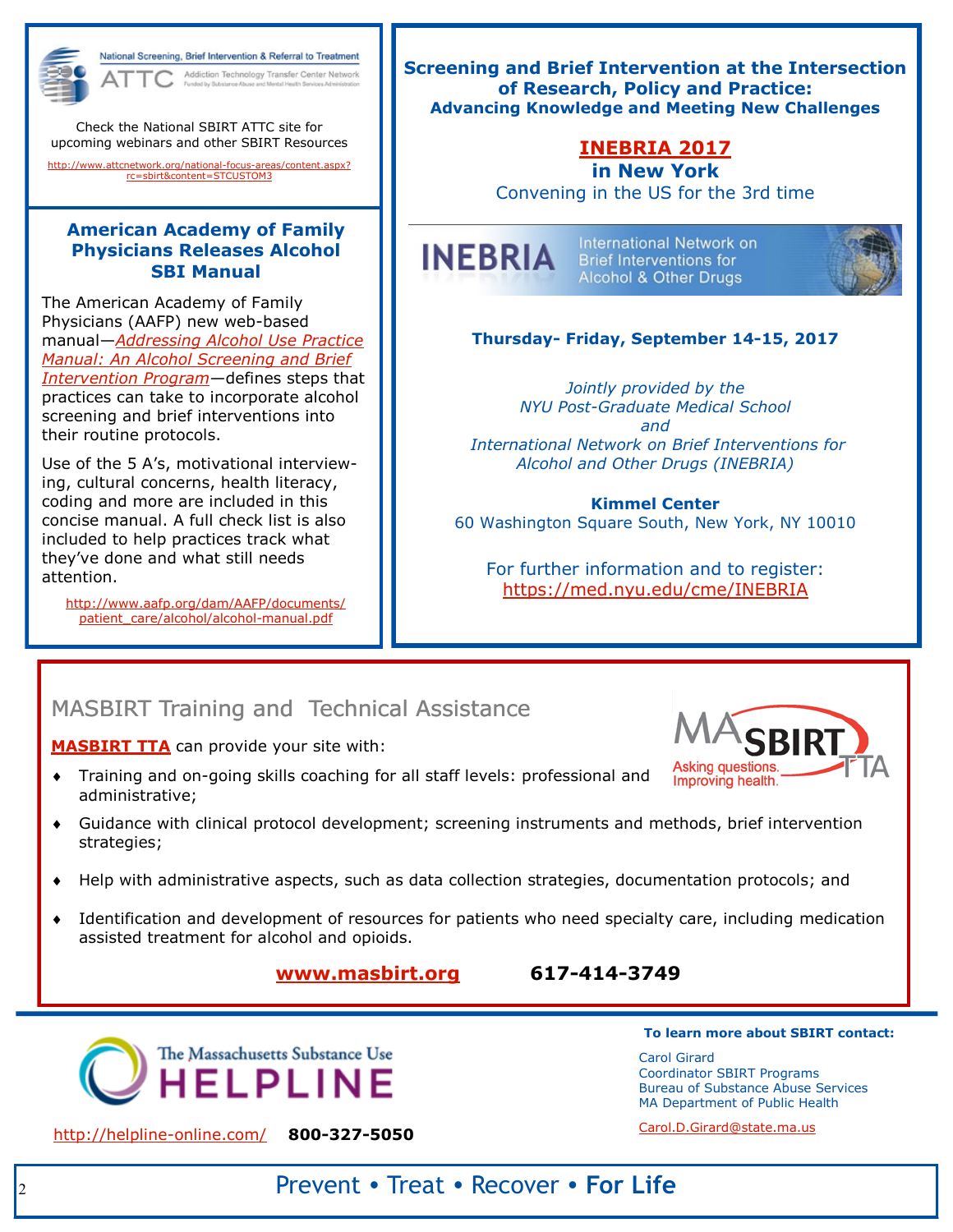#### **Boston University SBIRT** continued from p. 1

The in-person classroom includes didactics, role-plays, and demonstration videos aimed at helping students learn to use SBIRT with a variety of types of clients in a variety of settings.

Similar to the online training curriculum, the in-person training for MSW, mental health counselors and psychiatry residents includes comprehensive skills training in motivational interviewing. Students in the in-person classroom learn to use the [OARS](http://themotivationalinterview.blogspot.com/2010/01/oars.html) practice skills for listening for different types of change talk, practice reflective listening, and learn ways to respond to sustain talk from clients who view their excessive drinking and drug use as acceptable and as not warranting a change.

For students, SBIRT content is required and embedded in their coursework on substance use disorders.

If students are not taking an addiction course, they may opt to take the SBIRT training in the online format.

For field instructors, the online training is voluntary and CEUs are available, approved by the National Association of Social Workers.

To help inform our own training efforts, we are conducting research to examine:

- (a) pre- and post-course changes in knowledge and attitudes,
- (b) trainees' use of SBIRT in their internship and residency placements, and
- (c) barriers and facilitating factors students encounter in these settings.

After one year, we've seen statistically significant gains in knowledge on 21 multiple-choice items including questions that address healthy adult drinking limits, components of the SBIRT process, steps in motivational interviewing and appropriate populations for the CRAFFT questionnaire.

Further, students identified factors facilitating and impeding the use of SBIRT in their settings. Not surprisingly, two major facilitating factors identified were:

- (1) having a referral system already in place for clients with serious alcohol and drug problems, and
- (2) having a supervisor or agency supportive of conducting SBIRT.

We hope this information can be used in the future to improve SBIRT training and to help agencies better respond to client needs. We believe this multimodal and multidisciplinary program will result in a meaningful shift in the integration of SBIRT into a wide variety of behavioral and primary care settings, both regionally and nationally.

For further information, contact: Maryann Amodeo, Ph.D., LICSW [mamodeo@bu.edu](mailto:mamodeo@bu.edu) and/or Eric Devine, Ph.D. [Eric.Devine@bmc.org](mailto:Eric.Devine@bmc.org)

3

#### **American College of Nurse-Midwives Endorses SBI**

The American College of Nurse-Midwives (ACNM) recently recommended screening and brief intervention to prevent alcohol-exposed pregnancies and released its position statement: *[Screening and Brief Intervention](https://urldefense.proofpoint.com/v2/url?u=http-3A__midwife.org_ACNM_files_ACNMLibraryData_UPLOADFILENAME_000000000309_ScreeningBriefInterventionPreventAlcoholExposedPregnancyMay2017.pdf&d=DwMGaQ&c=lDF7oMaPKXpkYvev9V-fVahWL0QWnGCCAfCDz1Bns_w&r=TTwRPctFBR7566d)  [to Prevent Alcohol-Exposed Pregnancy.](https://urldefense.proofpoint.com/v2/url?u=http-3A__midwife.org_ACNM_files_ACNMLibraryData_UPLOADFILENAME_000000000309_ScreeningBriefInterventionPreventAlcoholExposedPregnancyMay2017.pdf&d=DwMGaQ&c=lDF7oMaPKXpkYvev9V-fVahWL0QWnGCCAfCDz1Bns_w&r=TTwRPctFBR7566d)* 

ACNM joins other nursing and medical organizations that encourage members to practice measures that can reduce alcoholexposed pregnancies. ACNM members are encouraged, as part of preconception and prenatal care, to:

- Inform women, their partners, and their families of the risks associated with alcohol use during pregnancy;
- Provide clear, evidence-based information about the risks of alcohol consumption during pregnancy.
- Identify women at risk for an alcoholexposed pregnancy and provide brief interventions and appropriate referrals as needed.

The full *[Screening and Brief Intervention to](https://urldefense.proofpoint.com/v2/url?u=http-3A__midwife.org_ACNM_files_ACNMLibraryData_UPLOADFILENAME_000000000309_ScreeningBriefInterventionPreventAlcoholExposedPregnancyMay2017.pdf&d=DwMGaQ&c=lDF7oMaPKXpkYvev9V-fVahWL0QWnGCCAfCDz1Bns_w&r=TTwRPctFBR7566d)  [Prevent Alcohol-Exposed Pregnancy](https://urldefense.proofpoint.com/v2/url?u=http-3A__midwife.org_ACNM_files_ACNMLibraryData_UPLOADFILENAME_000000000309_ScreeningBriefInterventionPreventAlcoholExposedPregnancyMay2017.pdf&d=DwMGaQ&c=lDF7oMaPKXpkYvev9V-fVahWL0QWnGCCAfCDz1Bns_w&r=TTwRPctFBR7566d)* statement can be found at ACNM's library of [position statements.](http://www.midwife.org/index.asp?bid=59&cat=3&button=Search)

> [http://www.midwife.org/index.asp?](http://www.midwife.org/index.asp?bid=59&cat=3&button=Search) [bid=59&cat=3&button=Search](http://www.midwife.org/index.asp?bid=59&cat=3&button=Search)

#### School Nurses & School Health Teams **ARE YOU READY?**

**Register for FREE fall SBIRT 1 and Essentials Trainings [SHIELD](http://www.SHIELD-BU.org)** (School Health Institute for Education and Leadership Development) <http://bucme.org/node/1045>

\* \* \*

**Check out** *SBIRT in Schools* **Resources [MASBIRT Training and](http://www.masbirt.org)  [Technical Assistance](http://www.masbirt.org)** [www.masbirt.org/schools](http://www.masbirt.org/schools)

\* \* \*

**Order FREE materials on alcohol and drugs for students and parents [Massachusetts Health](https://massclearinghouse.ehs.state.ma.us/)  [Promotion Clearinghouse](https://massclearinghouse.ehs.state.ma.us/)** <https://massclearinghouse.ehs.state.ma.us/>